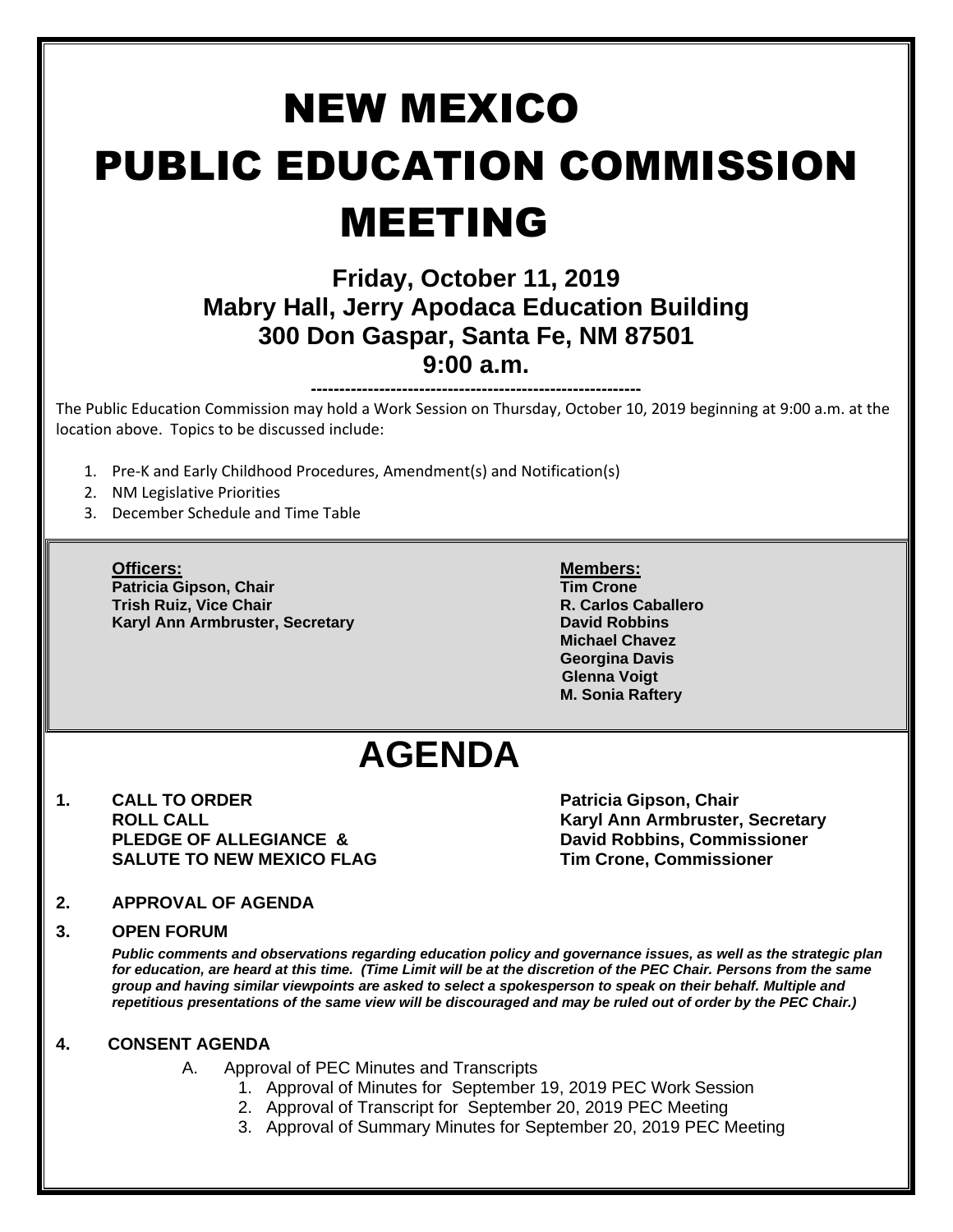- B. Change Notifications Governing Board Members
	- 1. Albuquerque Collegiate Charter School
	- 2. Horizon Academy West
	- 3. J. Paul Taylor Academy
	- 4. Monte del Sol Charter School
	- 5. Sandoval Academy of Bilingual Education
	- 6. Solare Collegiate Charter School
- C. Change Notifications Business Manager or CPO
	- 1. Albuquerque Bilingual Academy
	- 2. La Tierra Montessori
	- 3. School of Dreams Academy (SODA)
	- 4. Turquoise Trail Charter School
- D. Change Notifications Governing Board By-laws
	- 1. Albuquerque School of Excellence

#### **5. REPORT FROM OPTIONS FOR PARENTS & THE CHARTER SCHOOL DIVISION—DISCUSSION AND POSSIBLE ACTIONS**

- A. Welcome Secretary Ryan Stewart
- B. Charter School Division Updates
- C. Notification Concerns *(if submission is not complete by meeting date)*
	- 1. La Tierra Montessori (business manager/CPO)
	- 2. Monte del Sol Charter School (governing board)
- D. Highlights and Appreciations
	- 1. Las Montañas Charter High School
	- 2. Language and Culture Bureau
	- 3. Special Education Bureau
	- 4. Early Childhood Bureau

#### **6. DISCUSSION AND POSSIBLE ACTION ON ACES TECHNICAL CHARTER SCHOOL'S BOARD OF FINANCE**

- **7. DISCUSSION AND POSSIBLE ACTION ON SCHOOL LOCATION WITHIN DISTRICT AMENDMENT REQUEST FOR ALDO LEOPOLD CHARTER SCHOOL**
- **8. DISCUSSION AND POSSIBLE ACTION ON PROCEDURES, AMENDMENTS, AND NOTIFICATIONS FOR STATE CHARTER SCHOOLS' PRE-KINDERGARTEN AND EARLY CHILDHOOD EDUCATION PROGRAMS**
- **9. ADOPTION OF 2018-2019 SCHOOL YEAR CSD SITE VISIT REPORTS AND FINDINGS FOR ALL STATE AUTHORIZED CHARTER SCHOOLS THAT ARE RENEWING IN 2020**
- **10. DISCUSSION AND POSSIBLE ACTION ON THE MONTESSORI ELEMENTARY AND MIDDLE SCHOOL FINANCIAL AND PRE-K PROGRAM CONCERNS INCLUDING POSSIBLE CORRECTIVE ACTION PLAN**
- **11. DISCUSSION AND POSSIBLE ACTION ON MCCURDY CHARTER SCHOOL FINANCIAL AND PRE-K PROGRAM CONCERNS INCLUDING POSSIBLE CORRECTIVE ACTION PLAN**
- **12. DISCUSSION AND POSSIBLE ACTION ON THE RESPONSE FROM LA TIERRA MONTESSORI TO THE NOTICE OF CONCERN REGARDING GOVERNING BOARD**
- **13. DISCUSSION AND POSSIBLE ACTION ON ESTANCIA VALLEY CLASSICAL ACADEMY'S PROPOSED BYLAW CHANGES**